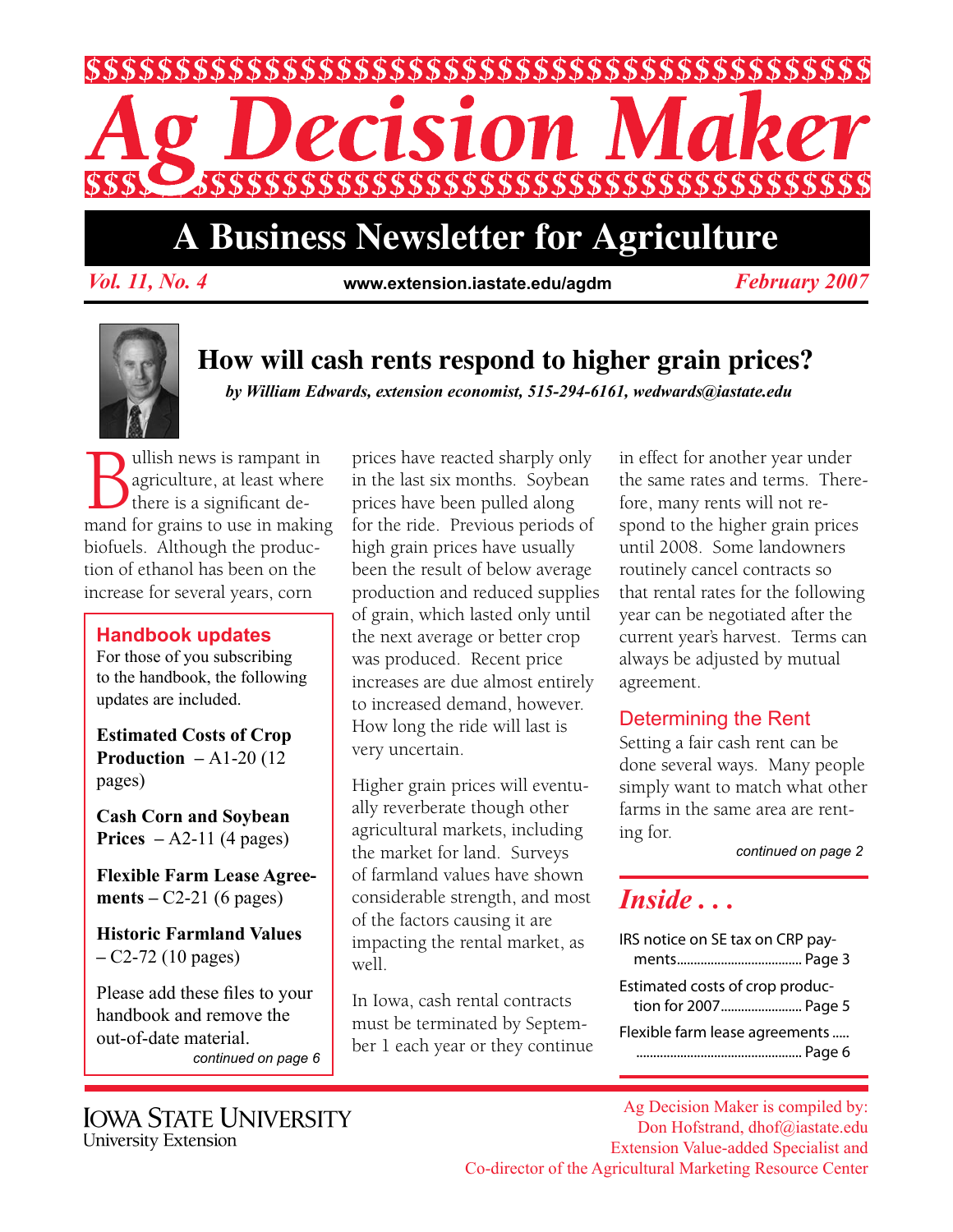## \$\$\$\$\$\$\$\$\$\$\$\$\$\$\$\$\$\$\$\$\$\$\$\$\$\$\$\$\$\$\$\$\$\$\$

*How will cash rents respond to higher grain prices?, continued from page 1*

ISU Extension carries out a survey of cash rental rates every spring, after rates for the year have been agreed on. Results for 2007 should be available in May. Past surveys are available on the ISU Ag Decision Maker web site under Information File C2-10, http://www.extension.iastate.edu/ agdm/wholefarm/html/c2-10.html. Informal information about cash rental rates is plentiful, too, but often focuses on extreme cases. Most farm rental agreements in Iowa are not required to be recorded, so there is little factual information available to the public.

Rental rates should be in line with expected income from the crops to be produced. More information about estimating a fair cash rent is available in Information File C2-20, http://www.extension. iastate.edu/agdm/wholefarm/html/c2-20.html. A Decision File spreadsheet is available, as well. In the past decade, average cash rents in Iowa compared to gross revenue per acre have been in the 35 to 40 percent range for corn and the 45 to 50 percent range for soybeans. Gross revenue was estimated as the state average yield multiplied by the average cash marketing price for that year's crop. USDA loan deficiency payments were included in gross revenue.

Another approach is to estimate the net return to the landowner based on a traditional 50-50 crop share lease. The calculation would be 50 percent of the expected yield multiplied by the expected market price, minus one-half of the seed, fertilizer and pesticide costs. Estimates of crop production costs for 2007 can be found in Ag Decision Maker Information File A1-20, http://www.extension. iastate.edu/agdm/crops/html/a1-20.html.

Traditionally the same cash rental rate has been paid for acres planted to corn or to soybeans. Under current market price relationships, the approaches just outlined will result in significantly higher rates for corn than for soybeans. The overall rental rate should still be an average for both crops, though, based on the actual acres planted.

#### Cautions

Several cautions are in order. First, much of the 2006 crop was priced prior to harvest, when prices were considerably lower than they have been since September. Bushels to be produced in 2007 can be forward priced at very profitable levels today, but most producers will not sell 100 percent of their expected production in advance. Prices could decline by harvest time, if they follow traditional patterns. Costs for seed, fertilizer and pesticides continue to increase, as well. Estimates are that farmers will spend approximately \$20 per acre more on corn inputs this year than last year.

If grain prices stay at historically high levels, higher cash rental rates are both inevitable and financially feasible. Past history tells us, however, that other sectors of the economy will eventually adjust and push prices closer to more traditional levels. Producers who obligate themselves to high cash rents need to consider ways to limit their downside risk. Several tools are available.

#### Risk Management

Volatile grain prices have created a great deal of interest in flexible cash lease agreements this year. Under a flexible lease the tenant and owner agree that the cash rent to be paid will be determined after harvest, based on actual yields and/or prices. One common formula is to set the rent equal to a percent of the gross value of the crop, much like the approach explained above for estimating a rate in advance. Another approach is to set a base rent and add a bonus payment if gross revenue is above a certain level. More information on flexible rental agreements is available in Information File C2-21, http://www.extension.iastate.edu/agdm/wholefarm/ html/c2-21.html. Various formulas for setting a flexible rent can be tested using the Decision Tool available with Information File C2-21.

Some owners and tenants are considering switching to traditional 50-50 crop-share leases. This would give the landowner the opportunity to benefit from higher prices, but reduce the tenant's financial risk in case of lower prices or poor yields.